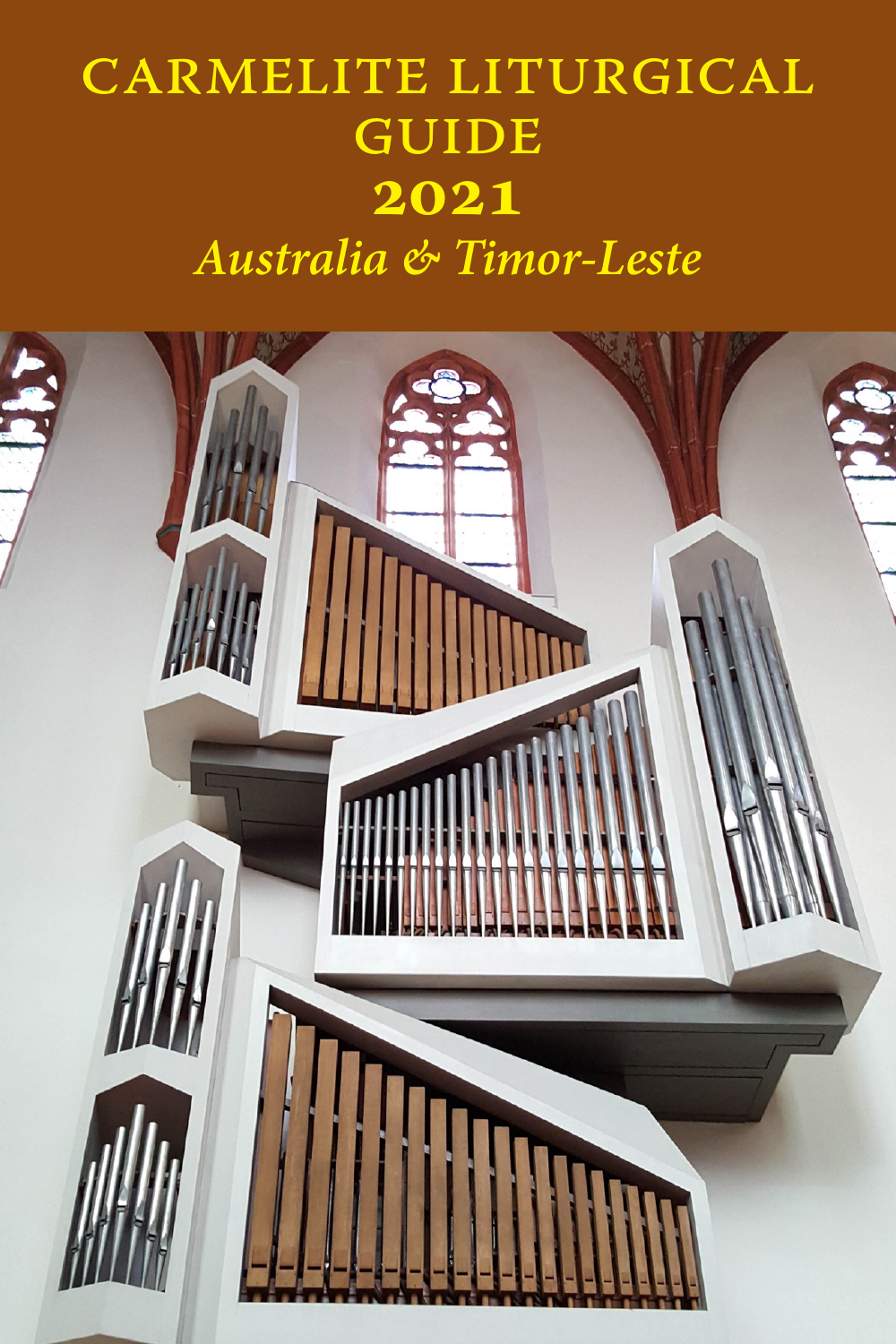# **CARMELITE** liturgical **GUIDE 2021** *for Australia & Timor-Leste*

CARMELITE COMMUNICATIONS MELBOURNE 2021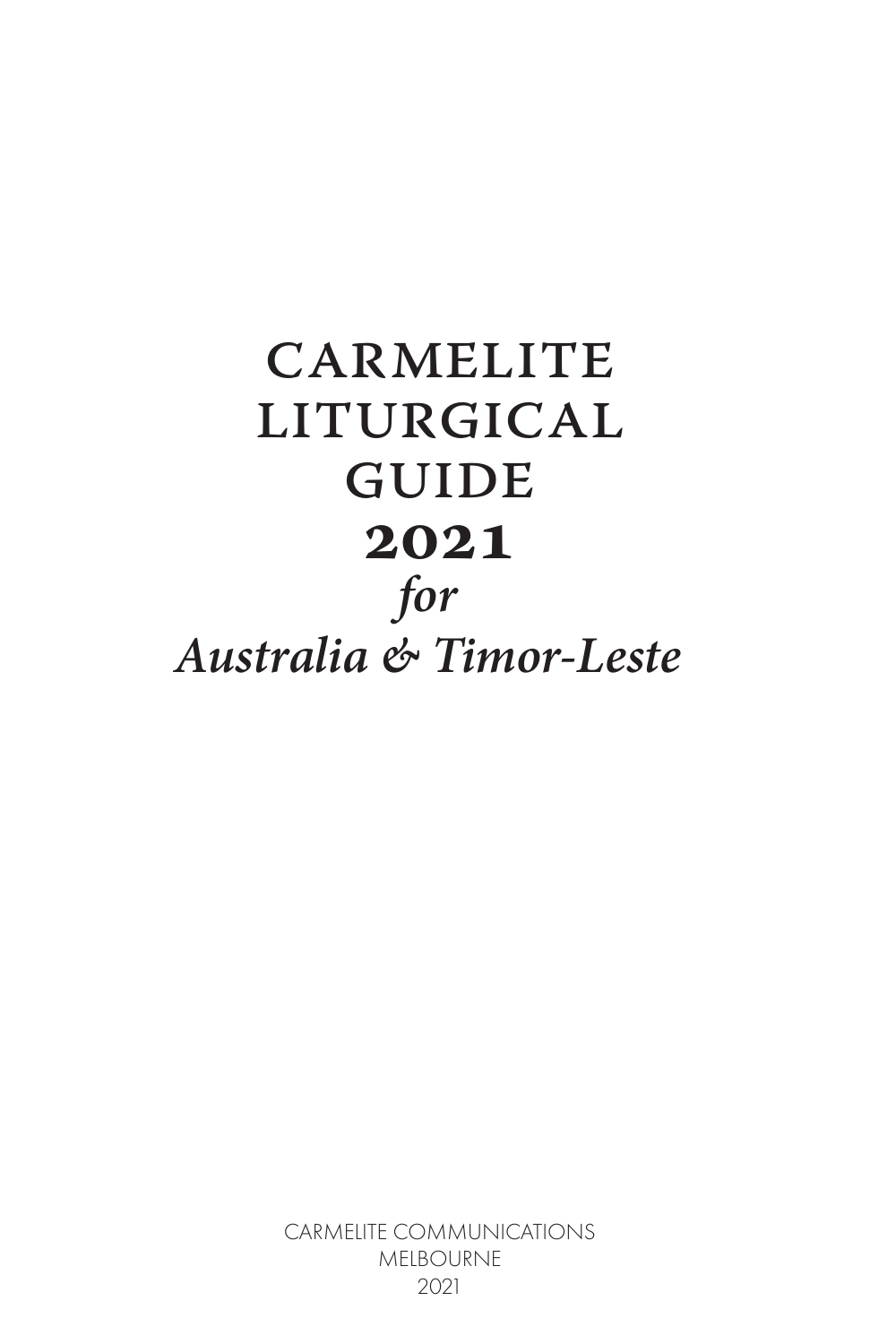#### **CARMELITE COMMUNICATIONS**

75 Wright Street Middle Park Vic Australia 3206 Tel: +61 3 9699 2950 Fax: +61 3 9699 1944 email: communications@carmelites.org.au www.carmelites.org.au

© Carmelite Communications 2021

Typeset and printed by Carmelite Communications Melbourne, Australia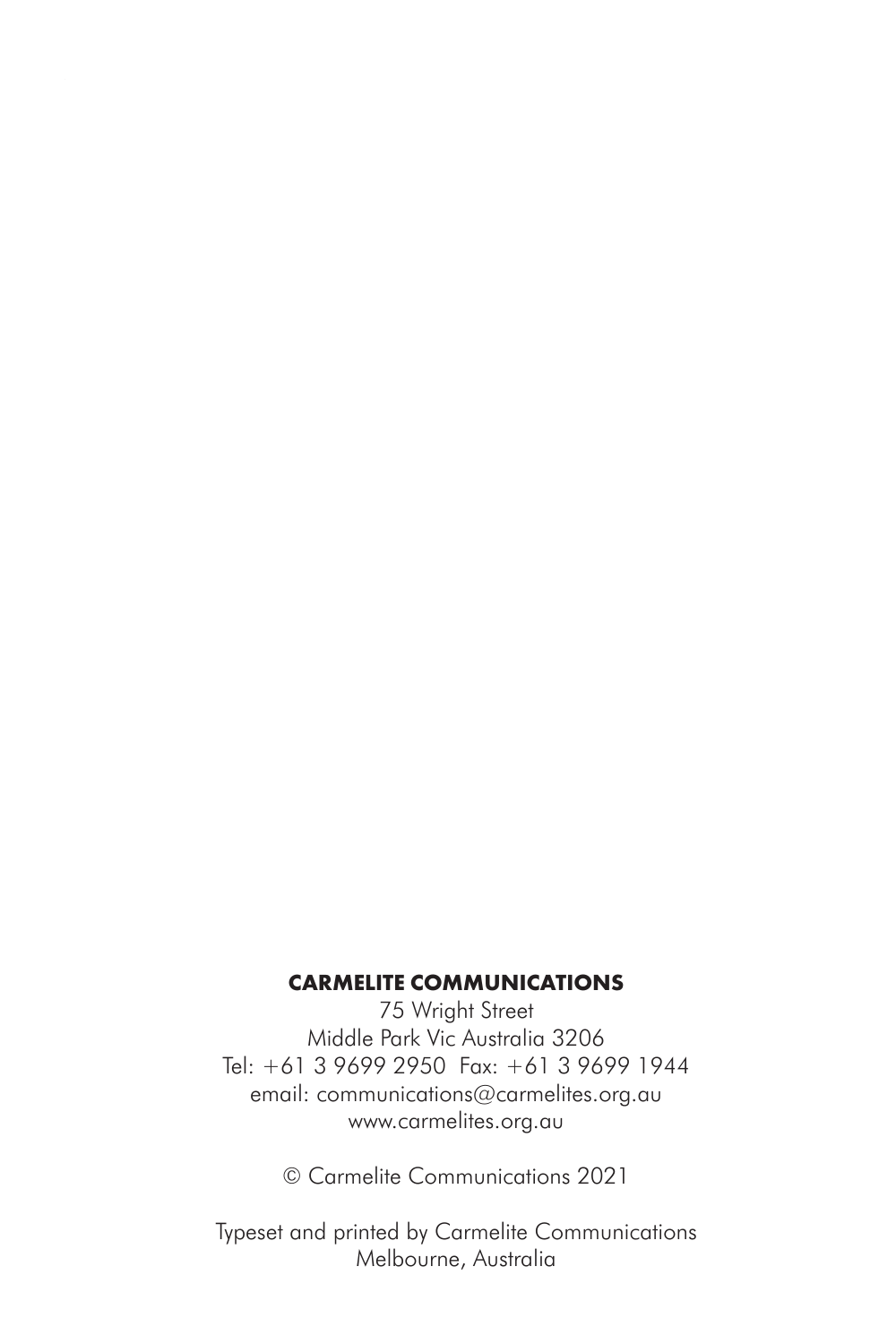## **KEY**

#### **SOLEMNITY**

#### **Feast**

Memorial

(Optional Memorial)

*(Only the Opening Prayer of this celebration is permitted)*

**A:** Celebration in Australia

**TL:** Celebration in Timor-Leste

 $★$  Carmelite Celebration

**(I)** Week I of Psalter, etc.

*[EP I ...]* Evening Prayer I, etc.

(BVM) The Saturday Mass and Office of the Blessed Virgin Mary have been indicated when permitted cf. *Constitutions, n.87*. The Mass and Office of the day or of an optional memorial listed for that day may be celebrated instead.

## **LECTIONARY CYCLE 2021**

Sundays Year B and Weekdays Year 1 (Year B/1) up to the first Sunday of Advent, then Sundays Year C and Weekdays Year 2 (Year C/2)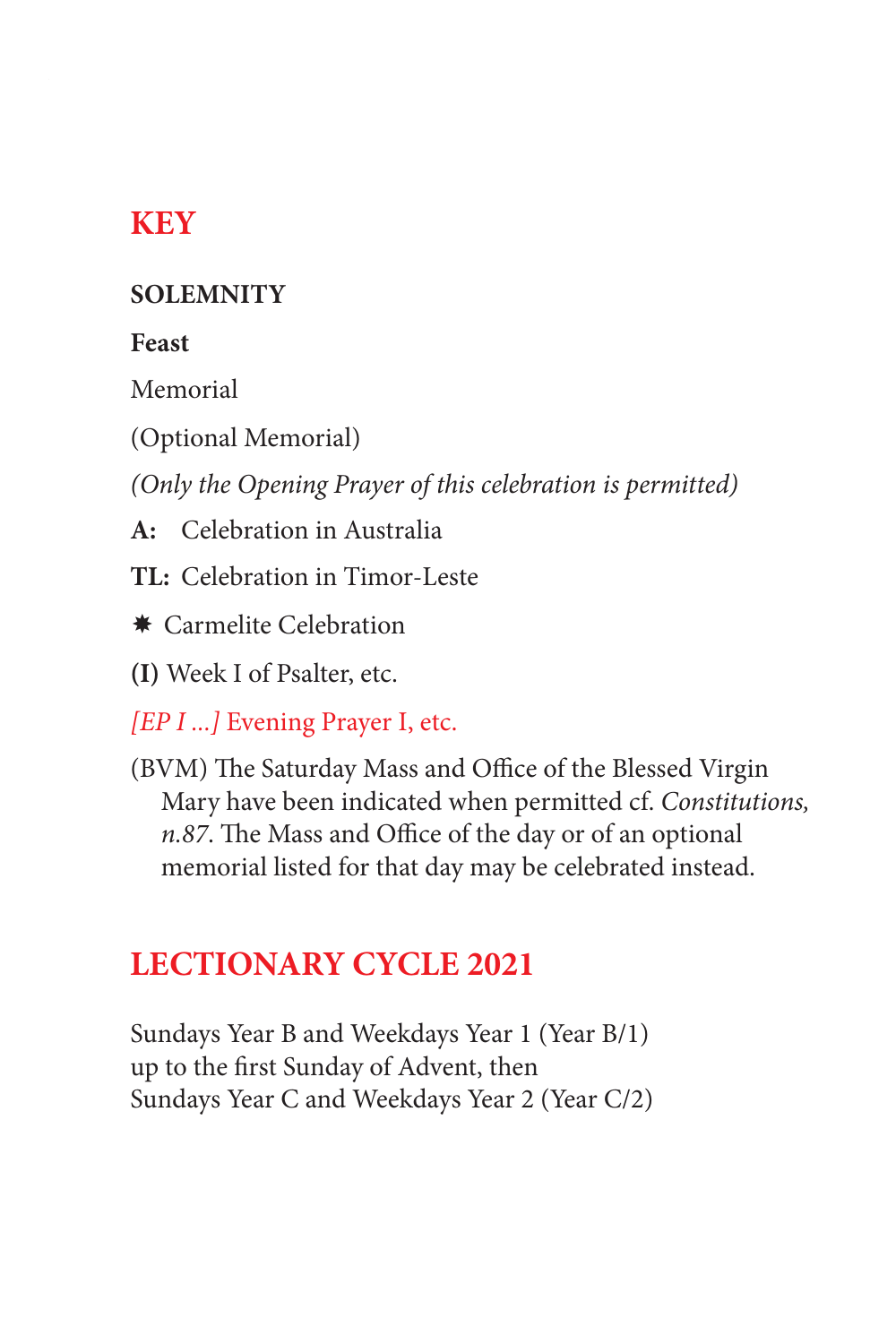#### *Reading Cycle: Year B/1; Vol I of Breviary*

- **Tue 1** Of 1st week of Advent
- **Wed 2** Of 1st week of Advent
- **Thu 3** St Francis Xavier
- **Fri 4** (St John Damascene)
- **Sat 5** (Bl Bartholomew Fanti)

#### **Sun 6 2ND SUNDAY OF ADVENT (II)**

**Mon 7** St Ambrose *EP I of following*

- **Tue 8 IMMACULATE CONCEPTION OF BVM**
- **Wed 9** (St Juan Diego Cuauhtlatoatzin)
- **Thu 10** (Our Lady of Loreto)
- **Fri 11** (St Damasus I)
- **Sat 12** (Our Lady of Guadalupe)

#### **Sun 13 3RD SUNDAY OF ADVENT (III)**

- **Mon14 St John of the Cross**
	- **Tue 15** Of 3rd week of Advent
	- **Wed 16** Of 3rd week of Advent
	- **Thu 17** Of 17 December
	- **Fri 18** Of 18 December
	- **Sat 19** Of 19 December

#### **Sun 20 4TH SUNDAY OF ADVENT (IV)**

- **Mon21** Of 21 December *(St Peter Canisius)*
- **Tue 22** Of 22 December
- **Wed 23** Of 23 December *(St John Kanty)*
- **Thu 24** Of 24 December *EP I of following*
- **Fri 25 NATIVITY OF THE LORD**
- **Sat 26 St Stephen** *EP I of following: Breviary p. 202*
- **Sun 27 THE HOLY FAMILY**

#### **Mon28 The Holy Innocents**

- **Tue 29** *(St Thomas Becket)*
- **Wed 30** Of 30 Decmber
- **Thu 31** Of 31 December *(St Silvester I) EP I of following*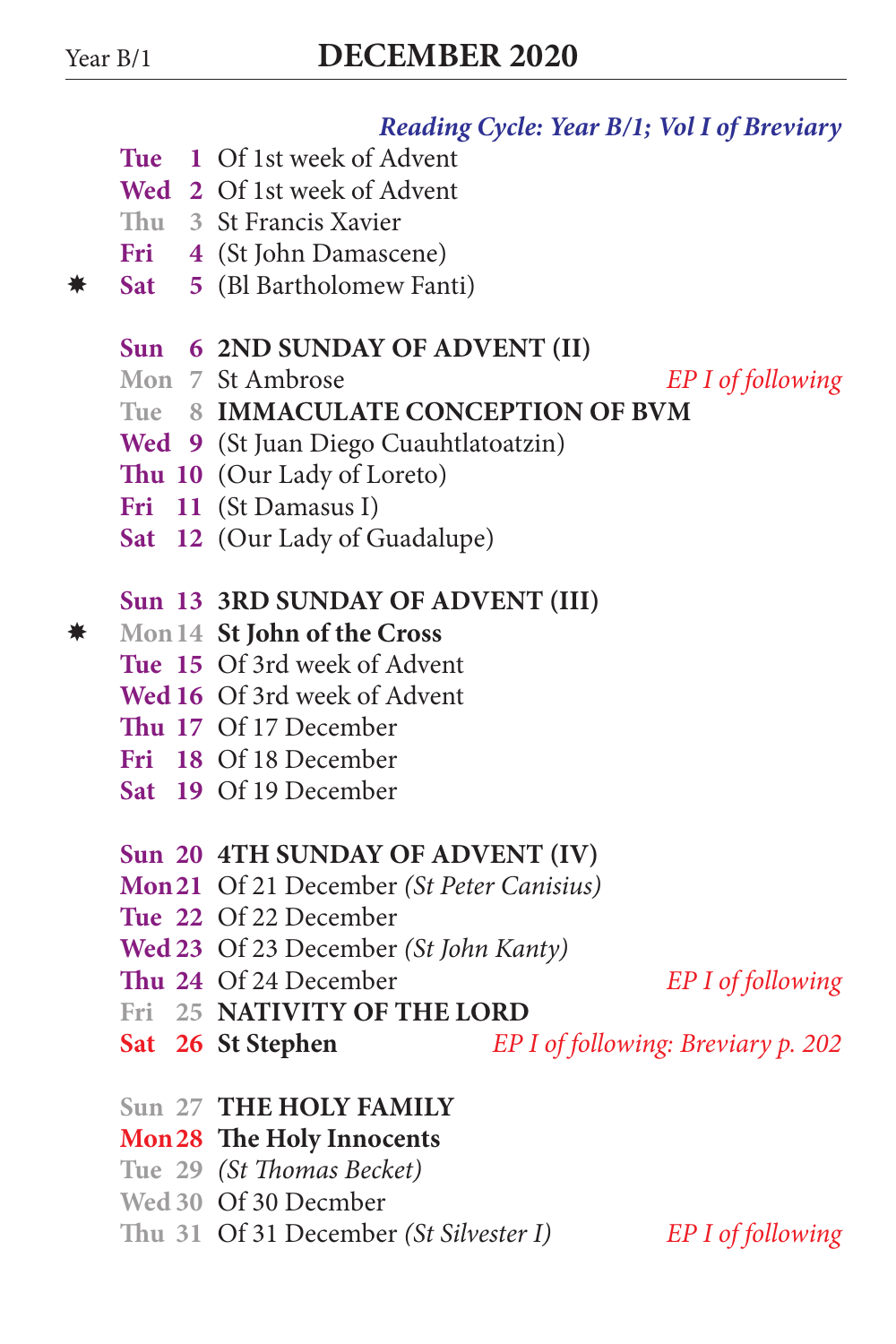- **Fri 1 MARY, MOTHER OF GOD** *World Day of Peace* **Sat 2** Sts Basil the Great & Gregory Nazianzen *EP I of following: Breviary p. 303* **Sun 3 EPIPHANY OF THE LORD Mon 4** Monday after Epiphany **(II) Tue 5** Tuesday after Epiphany **Wed 6** Wednesday after Epiphany **Thu 7** Thursday after Epiphany (St Raymond Penyafort) **Fri 8 St Peter Thomas Sat 9 St Andrew Corsini** *EP I of following: Breviary p. 371* **Sun 10 BAPTISM OF THE LORD Mon 11** Of the day **Week 1 of the year (I) Tue 12** Of the day **Wed 13** (St Hilary) **Thu 14** Of the day **Fri 15** Of the day **Sat 16** (BVM) **Sun 17 2ND SUNDAY OF THE YEAR (II) Mon18** Of the day **Tue 19** Of the day **Wed 20** (Bl Angelo Paoli)(St Sebastian)(St Fabian) **Thu 21** St Agnes **Fri 22** (St Vincent) **Sat 23** (BVM) **Sun 24 3RD SUNDAY OF THE YEAR (III) Mon25 Conversion of St Paul the Apostle Tue 26 A:** Australia Day **Tue 26 TL:** (Sts Timothy & Titus) **Wed 27** (Sts Timothy & Titus)(St Angela Merici) **JANUARY 2021** Year B/1
	- **Thu 28** St Thomas Aquinas
- **Fri 29** (Bl Archangela Girlani)
	- **Sat 30** (BVM)

### **Sun 31 4TH SUNDAY OF THE YEAR (IV)**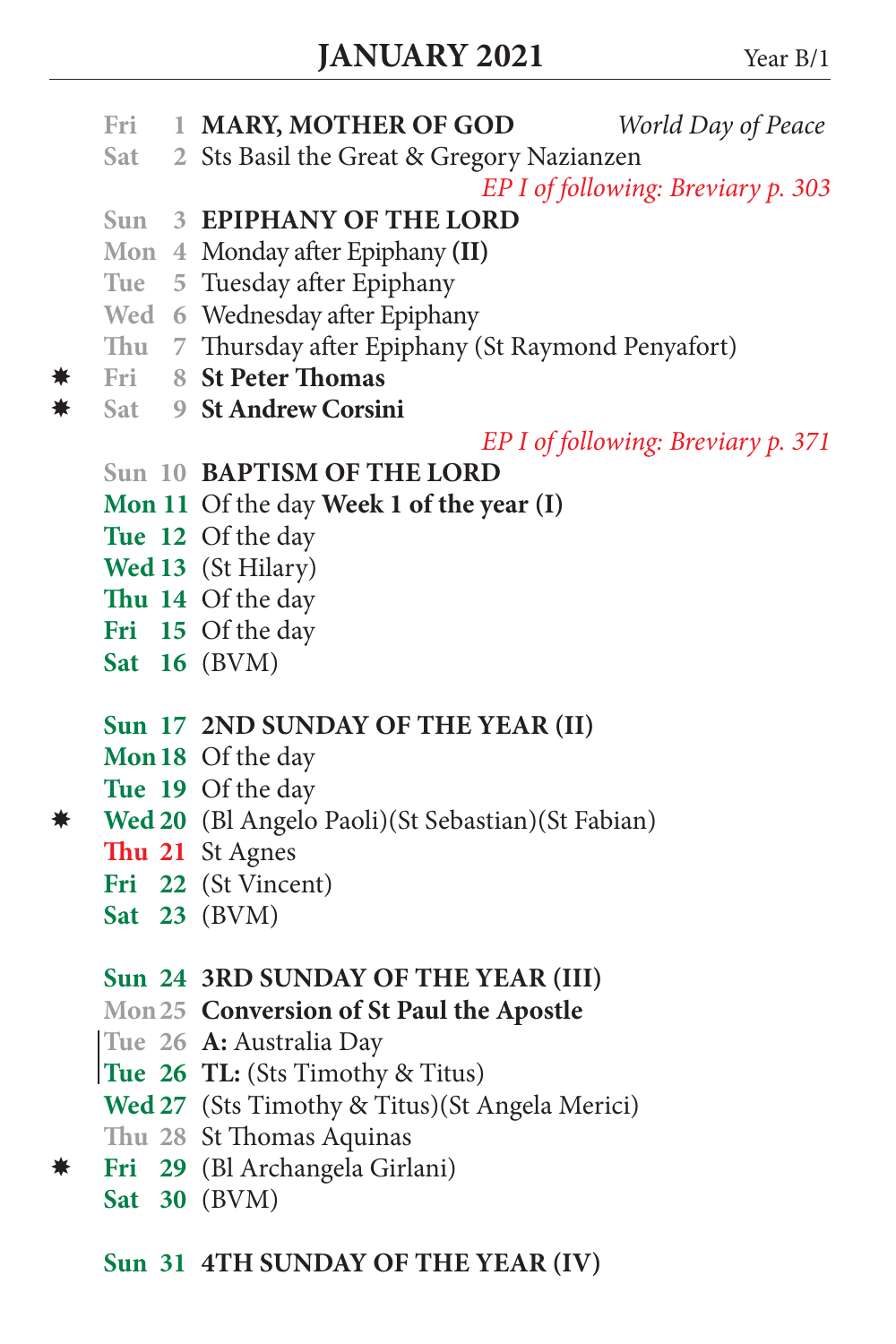- **Mon 1** (Bl Candelaria)
	- **Tue 2 Presentation of the Lord** *Day of prayer for Consecrated Life*
	- **Wed 3** (St Ansgar)(St Blaise)
	- **Thu 4** Of the day
	- **Fri 5** St Agatha
	- **Sat 6** St Paul Miki & Companions

### **Sun 7 5TH SUNDAY OF THE YEAR (I)** *Word of God Sunday*

- **Mon 8** (St Jerome Emiliani)(St Josephine Bakhita)
- **Tue 9** Of the day
- **Wed 10** St Scholastica
- **Thu 11** (Our Lady of Lourdes)
- **Fri 12** Of the day
- **Sat 13** (BVM)

#### **Sun 14 6TH SUNDAY OF THE YEAR (II)** *Project Compassion*

- **Mon15** Of the day
- **Tue 16** Of the day
- **Wed 17 ASH WEDNESDAY** *Vol II of Breviary*

- **Thu 18** Thursday after Ash Wednesday
- **Fri 19** Friday after Ash Wednesday
- **Sat 20 A:** Saturday after Ash Wednesday
- **Sat 20 TL:** (*São Francisco e Santa Jacinta Marto*)

#### **Sun 21 1ST SUNDAY OF LENT (I)**

- **Mon22 The Chair of St Peter**
- **Tue 23** *(St Polycarp)*
- **Wed 24** Of 1st week of Lent
- **Thu 25** Of 1st week of Lent
- **Fri 26** Of 1st week of Lent
- **Sat 27** Of 1st week of Lent

#### **Sun 28 2ND SUNDAY OF LENT (II)**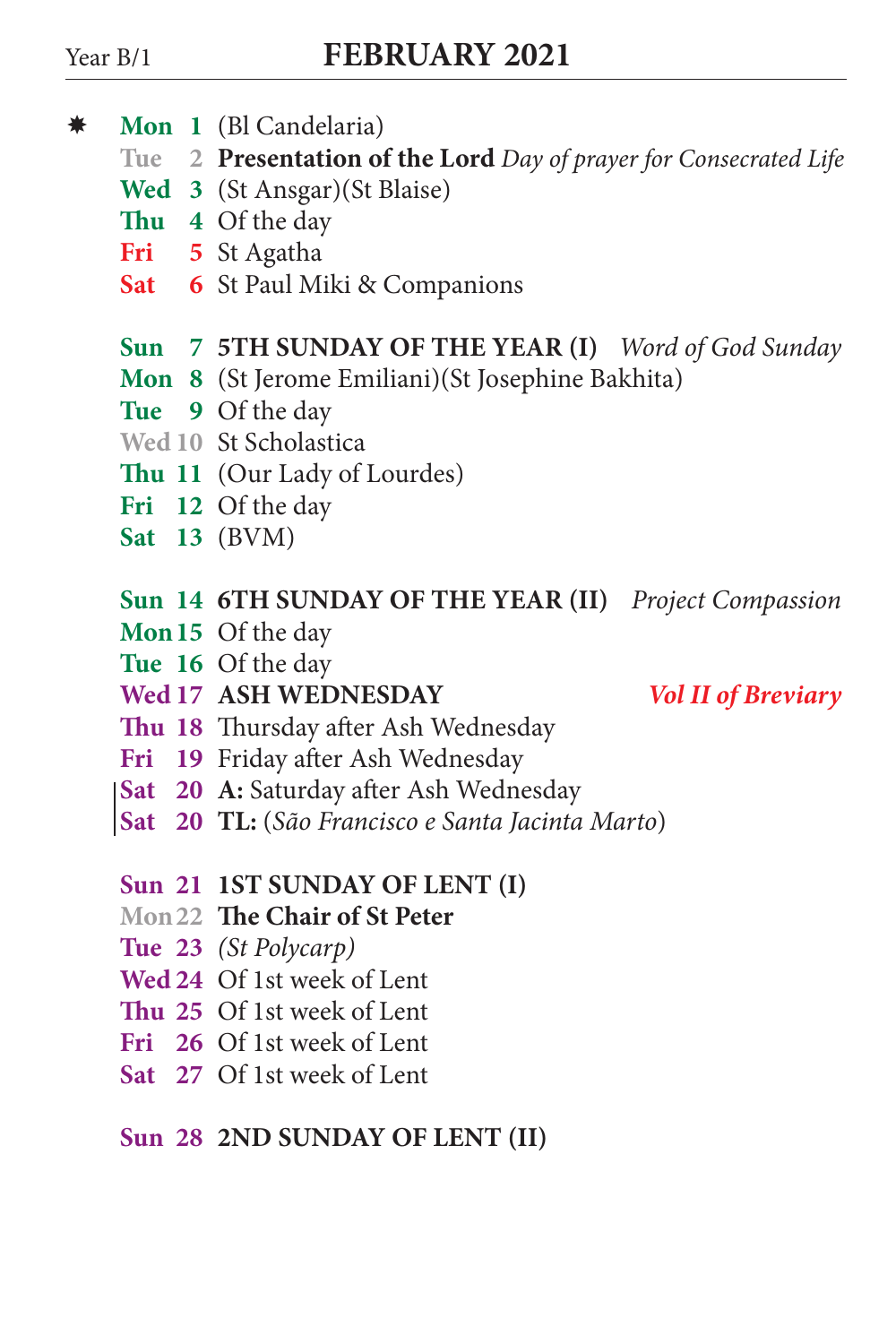- **Mon 1** Of 2nd week of Lent
- **Tue 2** Of 2nd week of Lent
- **Wed 3** Of 2nd week of Lent
- **Thu 4** *(St Casimir)*
- **Fri 5** Of 2nd week of Lent
- **Sat 6** Of 2nd week of Lent

### **Sun 7 3RD SUNDAY OF LENT (III)**

- **Mon 8** *(St John of God)*
- **Tue 9** *(St Frances of Rome)*
- **Wed 10** Of 3rd week of Lent
- **Thu 11** Of 3rd week of Lent
- **Fri 12** Of 3rd week of Lent
- **Sat 13** Of 3rd week of Lent

### **Sun 14 4TH SUNDAY OF LENT (IV)**

- **Mon15** Of 4th week of Lent
- **Tue 16** Of 4th week of Lent **A:** *EP I of following Breviary p. 197\**
- **Wed 17 A: ST PATRICK**
- **Wed 17 TL:** *(São Patrício)*
- **Thu 18** *(St Cyril of Jerusalem) EP I of following*
- **Fri 19 ST JOSEPH, PROTECTOR OF OUR ORDER**
- **Sat 20** *(Bl Francis Palau y Quer)*

#### **Sun 21 5TH SUNDAY OF LENT (I)**

- **Mon22** Of 5th week of Lent
- **Tue 23** *(St Turibius of Mogrovejo) Foundation of Australian Commissariat 1930*
	- **Wed 24** Of 5th week of Lent *EP I of following*
	- **Thu 25 ANNUNCIATION OF THE LORD**
	- **Fri 26** Of 4th week of Lent
	- **Sat 27** Of 4th week of Lent

#### **Sun 28 PALM SUNDAY**

- **Mon29** Monday of Holy Week
- **Tue 30** Tuesday of Holy Week
- **Wed 31** Wednesday of Holy Week
- -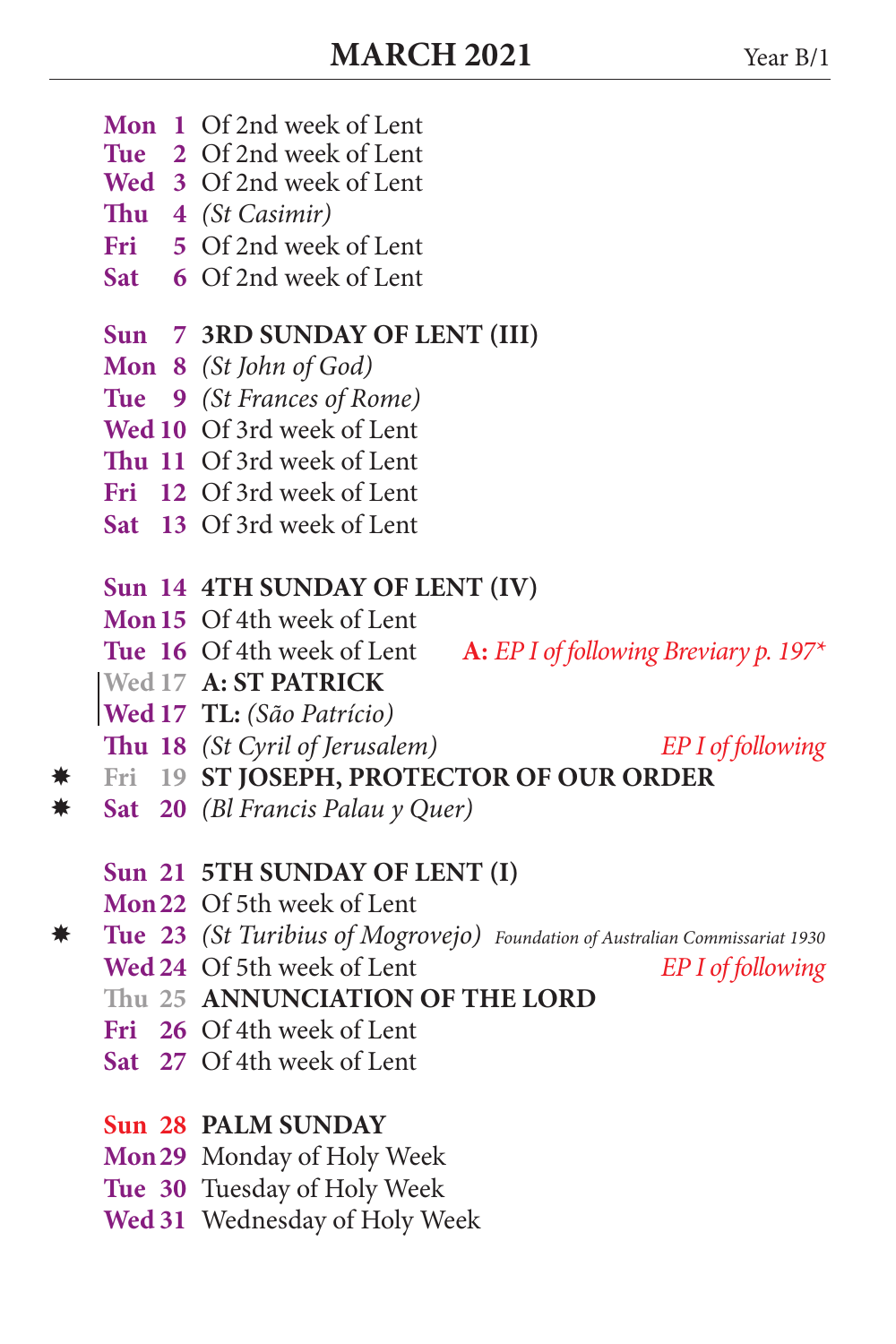- **Thu 1 HOLY THURSDAY**
- **Fri 2 GOOD FRIDAY**
- **Sat 3 HOLY SATURDAY**
- **Sun 4 EASTER SUNDAY (I)**
- **Mon 5** Easter Monday
- **Tue 6** Easter Tuesday
- **Wed 7** Easter Wednesday
- **Thu 8** Easter Thursday
- **Fri 9** Easter Friday
- **Sat 10** Easter Saturday

#### **Sun 11 2ND SUNDAY OF EASTER (II)**

- **Mon12** Of 2nd week of Easter
- **Tue 13** (St Martin I)
- **Wed 14** Of 2nd week of Easter
- **Thu 15** Of 2nd week of Easter
- **Fri 16** Of 2nd week of Easter *Arrival of Irish Carmelites 1881*
- **Sat 17** Bl Baptist Spagnoli of Mantua

#### **Sun 18 3RD SUNDAY OF EASTER (III)**

- **Mon19** Of 3rd week of Easter
- **Tue 20** Of 3rd week of Easter
- **Wed 21** (St Anselm of Cantebury)
- **Thu 22** Of 3rd week of Easter
- **Fri 23** (St George) (St Adalbert)
- **Sat 24** (St Fidelis)

# **Sun 25 4TH SUNDAY OF EASTER (IV) (A:** *Anzac Day*)

**Mon26 St Mark** *Sun 25: Day of Prayer for Vocations*

- **Tue 27** (St Louis Grignion de Montfort)
- **Wed 28** St Peter Chanel
- **Thu 29** St Catherine of Siena
- **Fri 30** (St Pius V)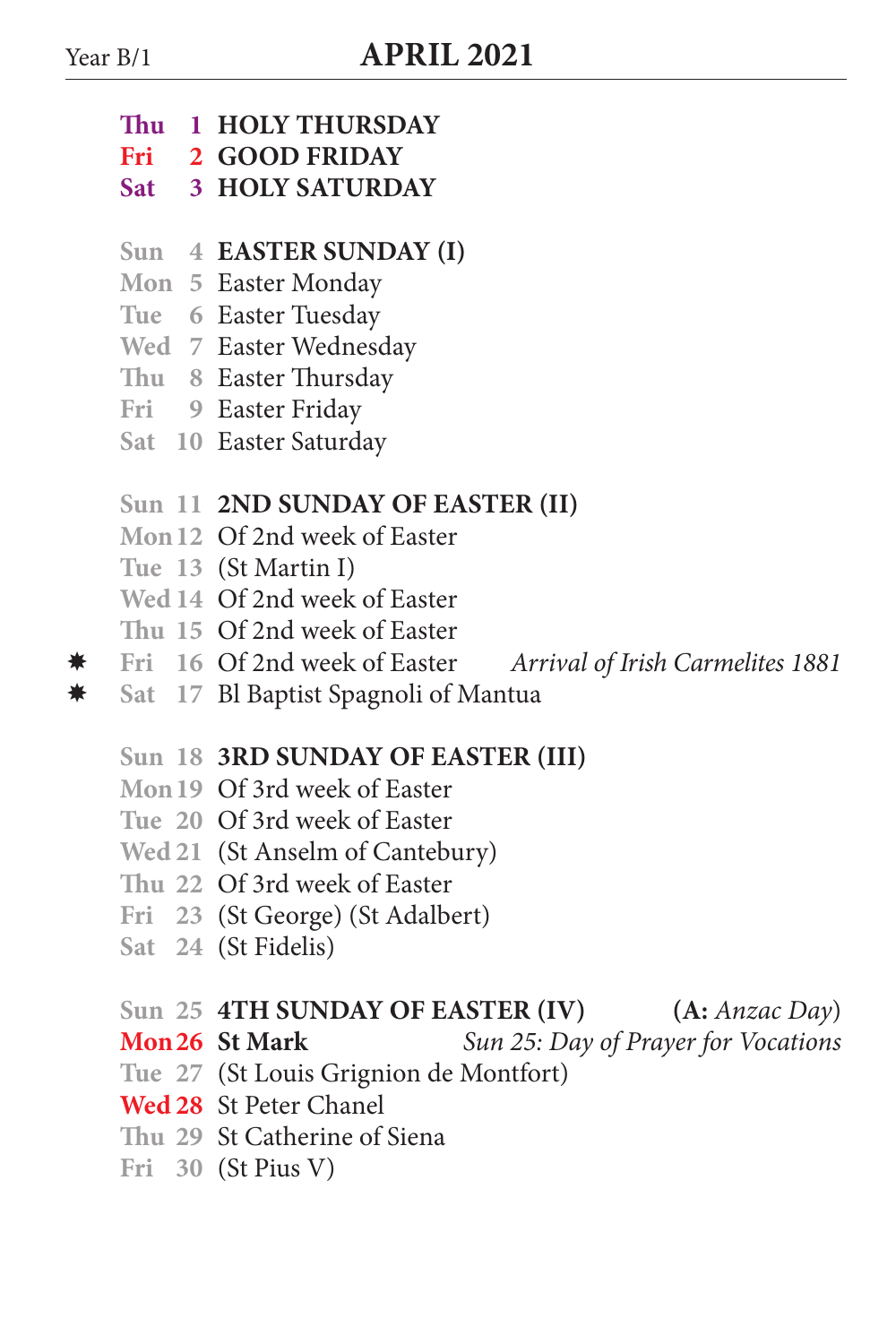- **Sat 1** (St Joseph the Worker)
- **Sun 2 5TH SUNDAY OF EASTER (I)**
- **Mon 3 Sts Philip and James**
- **Tue 4** (Bl Angel Prat Hostench & Companions)
- **Wed 5** St Angelus
	- **Thu 6** Of 5th week of Easter
	- **Fri 7** Of 5th week of Easter
- **Sat 8** (Bl Aloysius Rabatà)

#### **Sun 9 6TH SUNDAY OF EASTER (II)**

- **Mon10** Of 6th week of Easter
- **Tue 11** Of 6th week of Easter
- **Wed 12** (Sts Nereus & Achilleus)(St Pancras)
- **Thu 13 A:** (Our Lady of Fatima)
- **Thu 13 TL: Our Lady of Fatima**
- **Fri 14 St Matthias**
- **Sat 15** Of 6th week of Easter
- **Sun 16 ASCENSION OF THE LORD** *World Communications Day*
- **Mon17** Of 7th week of Easter
- **Tue 18** (St John I)
- **Wed 19** Of 7th week of Easter
- **Thu 20 A:** (St Bernadine of Siena) *Timor-Leste Restoration 2002*
- **Thu 20 TL: RESTAURAÇÃO DvA INDEPENDÊNCIA**
- **Fri 21** (St Christopher Magallanes & Companions)
- **Sat 22** (St Joachina da Vedruna) (St Rita)

## **Sun 23 PENTECOST** *EP II of the day*

- **Mon24 OUR LADY, HELP OF CHRISTIANS** *Vol III Breviary*
- **Tue 25 St Mary Magdalene de'Pazzi** *p. 426\**
	- **Wed 26** St Philip Neri **Week 8 (IV)**
	- **Thu 27** (St Augustine of Canterbury)
	- **Fri 28** Of the day
	- **Sat 29** (St Paul VI)(BVM)

#### *EP I of following: Breviary p. 3*

- **Sun 30 THE MOST HOLY TRINITY** *EP II of the day*
- **Mon31 The Visitation of the Blessed Virgin Mary**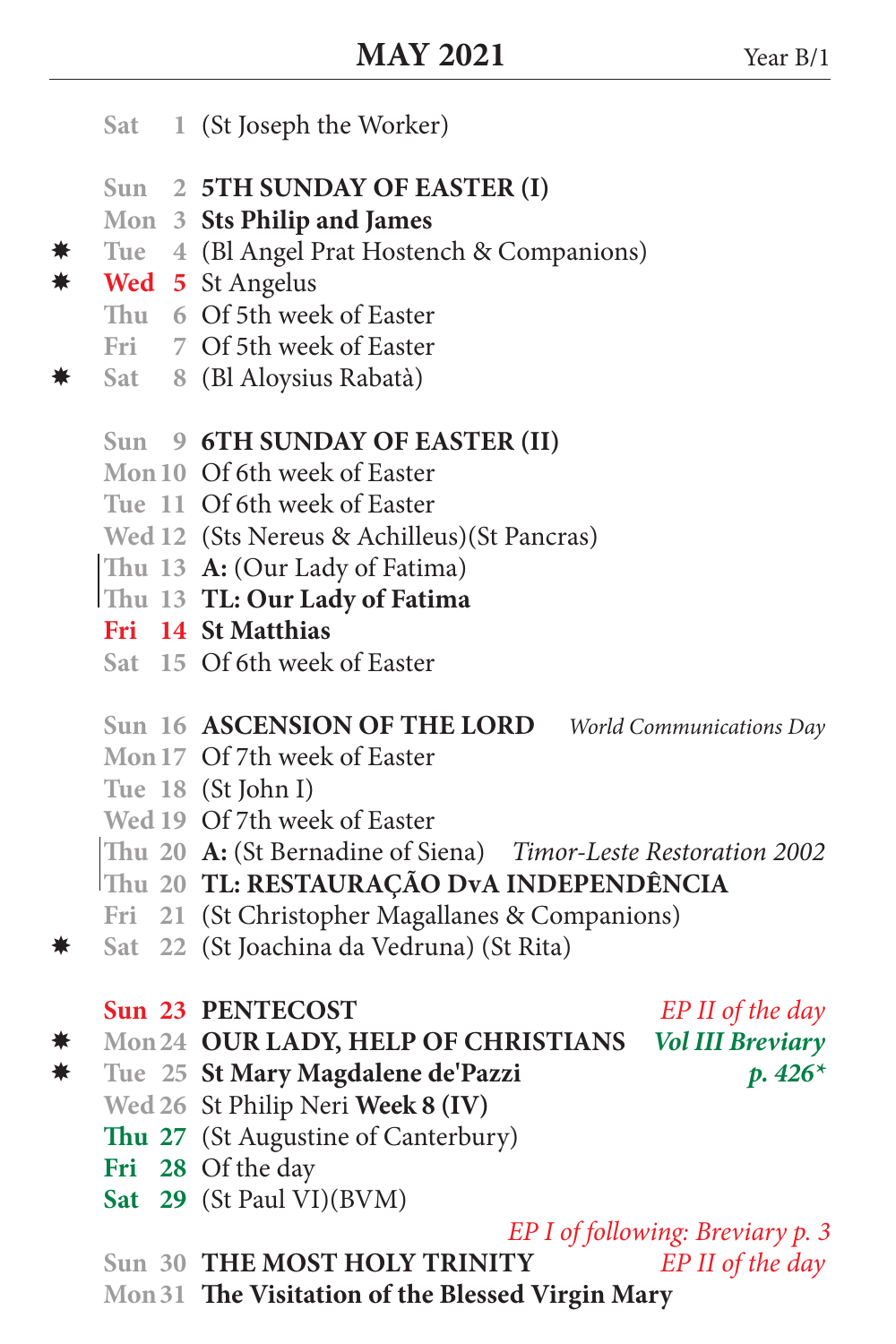|                                      |  |  | <b>Tue</b> 1 St Justin Week 9 (I)                                   |                                   |  |
|--------------------------------------|--|--|---------------------------------------------------------------------|-----------------------------------|--|
|                                      |  |  | Wed 2 (Sts Marcellinus & Peter)                                     |                                   |  |
|                                      |  |  | Thu 3 St Charles Lwanga & Companions                                |                                   |  |
|                                      |  |  |                                                                     |                                   |  |
|                                      |  |  | Fri 4 Of the day<br>Sat 5 St Boniface                               |                                   |  |
|                                      |  |  |                                                                     |                                   |  |
|                                      |  |  | EP I of following: Breviary p. 21<br>Sun 6 BODY AND BLOOD OF CHRIST |                                   |  |
|                                      |  |  |                                                                     |                                   |  |
|                                      |  |  | Mon 7 Of the day Week 10 (II)                                       |                                   |  |
|                                      |  |  | Tue 8 Of the day                                                    |                                   |  |
|                                      |  |  | Wed 9 (St Ephrem)                                                   |                                   |  |
|                                      |  |  | Thu 10 Of the day                                                   | EP I of following: Breviary p. 42 |  |
|                                      |  |  | Fri 11 THE SACRED HEART OF JESUS                                    |                                   |  |
|                                      |  |  | Sat 12 The Immaculate Heart of Mary                                 | <b>Breviary p.</b> 30*            |  |
| Sun 13 11TH SUNDAY OF THE YEAR (III) |  |  |                                                                     |                                   |  |
|                                      |  |  | Mon 14 St Elisha                                                    |                                   |  |
|                                      |  |  | Tue 15 Of the day                                                   |                                   |  |
|                                      |  |  | Wed 16 Of the day                                                   |                                   |  |
|                                      |  |  | Thu 17 Of the day                                                   |                                   |  |
|                                      |  |  | Fri 18 Of the day                                                   |                                   |  |
|                                      |  |  | Sat 19 (St Romuald)(BVM)                                            |                                   |  |
|                                      |  |  |                                                                     |                                   |  |
|                                      |  |  | Sun 20 12TH SUNDAY OF THE YEAR (IV)                                 |                                   |  |
|                                      |  |  | Mon 21 St Aloysius Gonzaga                                          |                                   |  |
|                                      |  |  | Tue 22 A: Sts John Fisher & Thomas More                             |                                   |  |
|                                      |  |  | Tue 22 TL: (São Paulino de Nola)                                    |                                   |  |
|                                      |  |  | Wed 23 A: (St Paulinus of Nola)                                     | EP I of following                 |  |
|                                      |  |  | Thu 24 BIRTH OF JOHN THE BAPTIST                                    |                                   |  |
|                                      |  |  | Fri 25 Of the day                                                   |                                   |  |
|                                      |  |  | Sat $26$ (BVM)                                                      |                                   |  |
|                                      |  |  | Sun 27 13TH SUNDAY OF THE YEAR (I)                                  |                                   |  |
|                                      |  |  | <b>Mon 28</b> St Irenaeus                                           | EP I of following                 |  |
|                                      |  |  | Tue 29 STS PETER AND PAUL                                           |                                   |  |
|                                      |  |  | Wed 30 (First Martyrs of the See of Rome)                           |                                   |  |
|                                      |  |  |                                                                     |                                   |  |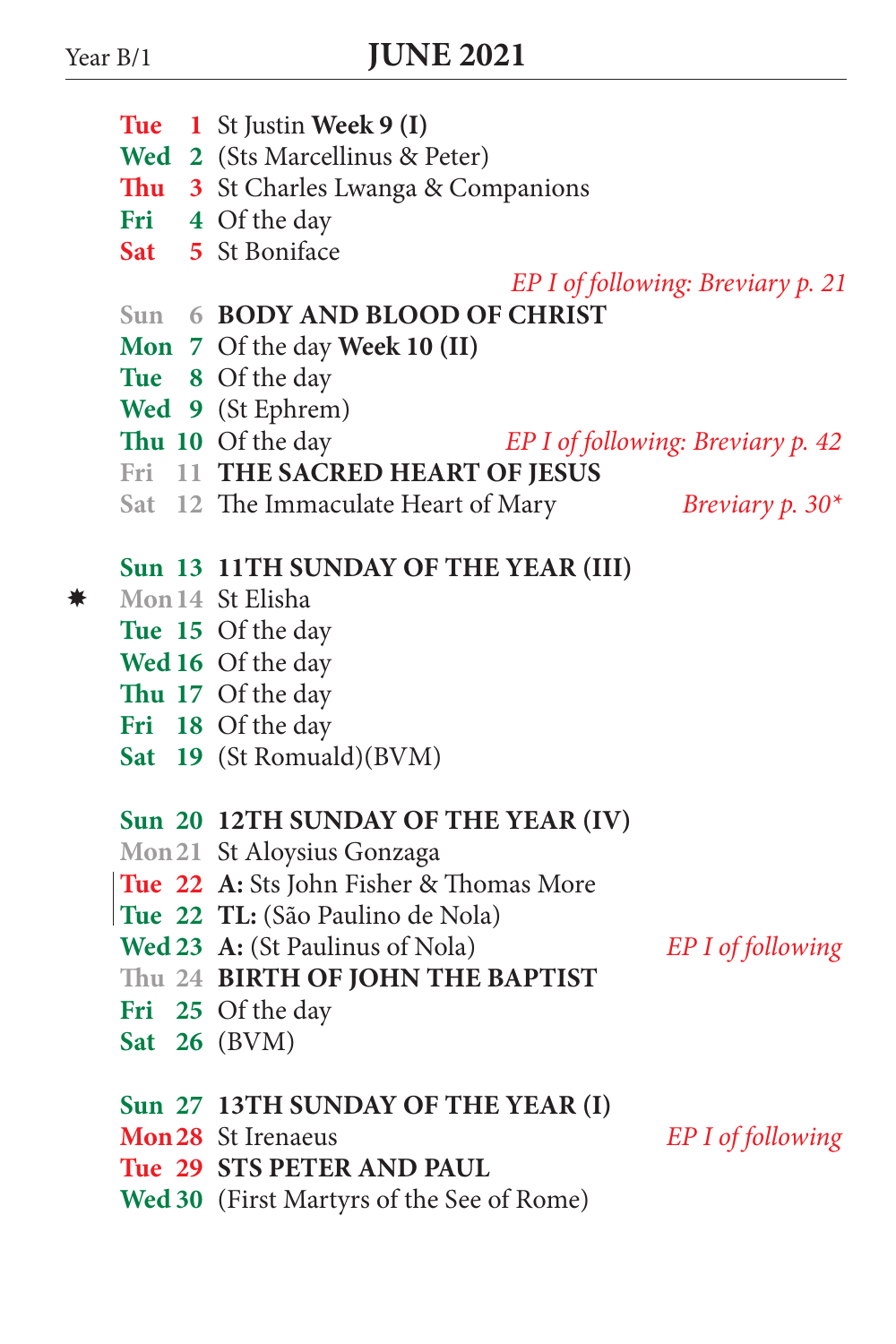- **Thu 1** Of the day
- **Fri 2** Of the day
- **Sat 3 St Thomas**

**Sun 4 14TH SUNDAY OF THE YEAR (II)** *Aboriginal/TSI Sunday*

- **Mon 5** (St Anthony Zaccaria)
- **Tue 6** (St Maria Goretti)
- **Wed 7** (Bl Peter To Rot)
- **Thu 8** Of the day
- **Fri 9** (Bl Jane Scopelli) (St Augustine Zhao Rong & Comps)
	- **Sat 10** (BVM)
	- **Sun 11 15TH SUNDAY OF THE YEAR (III)**
	- **Mon12** Of the day
- **Tue 13** (St Teresa of Jesus de los Andes) (St Henry)
	- **Wed 14** (St Camillus)
	- **Thu 15** St Bonaventure *EP I of following*
- **Fri 16 OUR LADY OF MOUNT CARMEL**
- **Sat 17** (Bl Teresa of St Augustine & Companions) (BVM)
	- **Sun 18 16TH SUNDAY OF THE YEAR (IV)**
	- **Mon19** Of the day *EP I of following*
- **Tue 20 ST ELIJAH, PROPHET AND OUR FATHER**
	- **Wed 21** (St Laurence)
	- **Thu 22 St Mary Magdalene**
	- **Fri 23** (St Bridget)
- **Sat 24** Bl John Soreth
	- **Sun 25 17TH SUNDAY OF THE YEAR (I)**
- **<del>** $★$ **</del>** Mon 26 Sts Jocahim and Anne<br> $★$  Tue 27 (BI Titus Brandsma)
- **Tue 27** (Bl Titus Brandsma)
	- **Wed 28** Of the day
	- **Thu 29** St Martha
	- **Fri 30** (St Peter Chrysologus)
	- **Sat 31** St Ignatius of Loyola
- 
-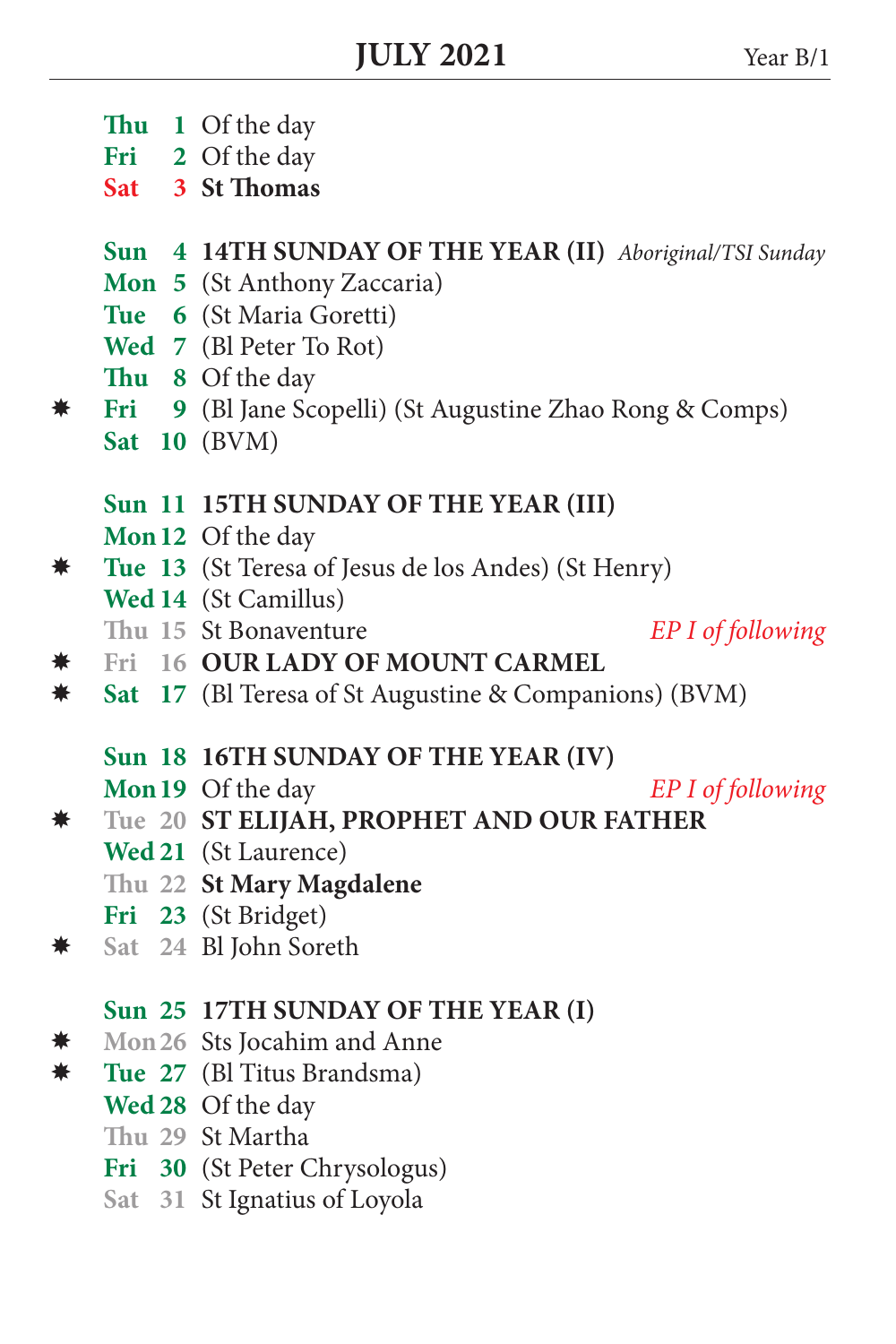|    | Sun        | 1 18TH SUNDAY OF THE YEAR (II)                                   |  |  |
|----|------------|------------------------------------------------------------------|--|--|
|    |            | Mon 2 (St Eusebius)(St Peter Julian Eymard)                      |  |  |
|    |            | Tue 3 A: St Dominic<br>As for 8 August, Breviary p. 174*         |  |  |
|    |            | Tue 3 TL: Of the day                                             |  |  |
|    |            | Wed 4 St John Vianney                                            |  |  |
|    |            | Thu 5 (Dedication of St Mary Major)                              |  |  |
|    |            | Fri 6 Transfiguration of the Lord                                |  |  |
|    | <b>Sat</b> | 7 St Albert of Trapani                                           |  |  |
|    |            | A:EP I of following                                              |  |  |
|    |            | Sun 8 A: ST MARY OF THE CROSS (MacKillop)                        |  |  |
|    |            | Sun 8 TL: 19TH SUNDAY OF THE YEAR (III)                          |  |  |
|    |            | Mon 9 St Teresa Benedicta (Edith Stein)                          |  |  |
|    |            | Tue 10 St Lawrence                                               |  |  |
|    |            | Wed 11 St Clare                                                  |  |  |
| ₩  |            | Thu 12 (Bl Isidore Bakanja) (St Jane Frances de Chantal)         |  |  |
|    |            | Fri 13 (Sts Pontian & Hippolytus)                                |  |  |
|    |            | Sat 14 St Maximilian Kolbe                                       |  |  |
|    |            | EP I of following                                                |  |  |
| ₩  |            | Foundation of Timor-Leste<br>Sun 15 ASSUMPTION OF BVM            |  |  |
|    |            | Mon 16 (St Stephen of Hungary) Week 20 (IV) Mission 2001         |  |  |
| ₩  |            | Tue 17 (Bl Angelus Mazzinghi)                                    |  |  |
|    |            | Wed 18 Of the day                                                |  |  |
|    |            | Thu 19 (St John Eudes)                                           |  |  |
|    |            | Fri 20 St Bernard                                                |  |  |
|    |            | Sat 21 St Pius X                                                 |  |  |
|    |            | Sun 22 21ST SUNDAY OF THE YEAR (I)                               |  |  |
|    |            | Mon 23 (St Rose of Lima)                                         |  |  |
|    |            | Tue 24 St Bartholomew                                            |  |  |
|    |            | Wed 25 (St Mary of Jesus Crucified)(St Louis/St Joseph Calasanz) |  |  |
| ₩. |            | Thu 26 (Bl Jacques Retouret)                                     |  |  |
|    |            | Fri 27 St Monica                                                 |  |  |
|    |            | Sat 28 St Augustine                                              |  |  |
|    |            |                                                                  |  |  |
|    |            | Sun 29 22ND SUNDAY OF YEAR (II)<br>Social Justice Sunday         |  |  |
|    |            | Mon 30 A: Of the day                                             |  |  |
|    |            | Mon 30 TL: Aniversário da Referendum                             |  |  |
|    |            | Tue 31 Of the day                                                |  |  |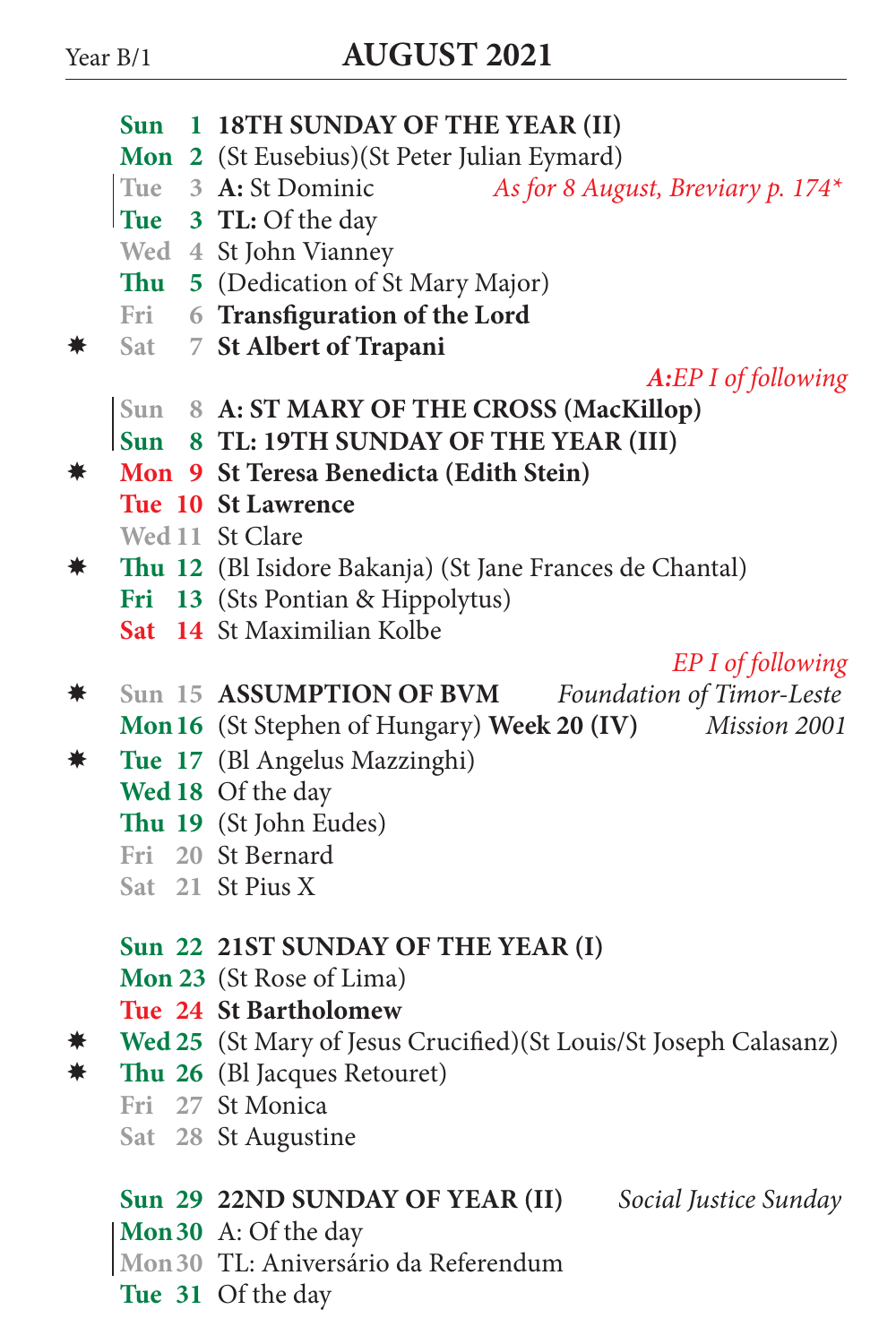- **Wed 1** (St Teresa Margaret Redi) *World Refugees & Migration Day*
	- **Thu 2** Of the day
	- **Fri 3** St Gregory the Great
	- **Sat 4** (BVM)
	- **Sun 5 23RD SUNDAY OF THE YEAR (III)**
	- **Mon 6** Of the day
	- **Tue 7** Of the day
	- **Wed 8 Nativity of the Blessed Virgin Mary**
	- **Thu 9** (St Peter Claver)
	- **Fri 10** Of the day
	- **Sat 11** (BVM)

# **Sun 12 24TH SUNDAY OF THE YEAR (IV)***Safeguarding Sunday*

- $\text{\#}$  Mon 13 St John Chrysostom
	- **Tue 14 Exaltation of the Cross** *Australian Province 1948*
	-
- 
- **Wed 15** Our Lady of Sorrows
- **Thu 16** Sts Cornelius & Cyprian
- **Fri 17 St Albert of Jerusalem Sat 18** (BVM)
	- **Sun 19 25TH SUNDAY OF THE YEAR (I)**
	- **Mon20** Sts Andrew Taegon, Paul Hasang and Companions
	- **Tue 21 St Matthew**
	- **Wed 22** Of the day
	- **Thu 23** St Pius of Pietrelcina [Padre Pio]
- **Fri 24** Of the day *Province renamed 'Australia & Timor-Leste' 2004* **Sat 25** (BVM)

#### **Sun 26 26TH SUNDAY OF THE YEAR (II)**

- **Mon27** St Vincent de Paul
- **Tue 28** (St Wenceslaus) (St Lawrence Ruiz & Comps)
- **Wed 29 Sts Michael, Gabriel & Raphael, Archangels**
- **Thu 30** St Jerome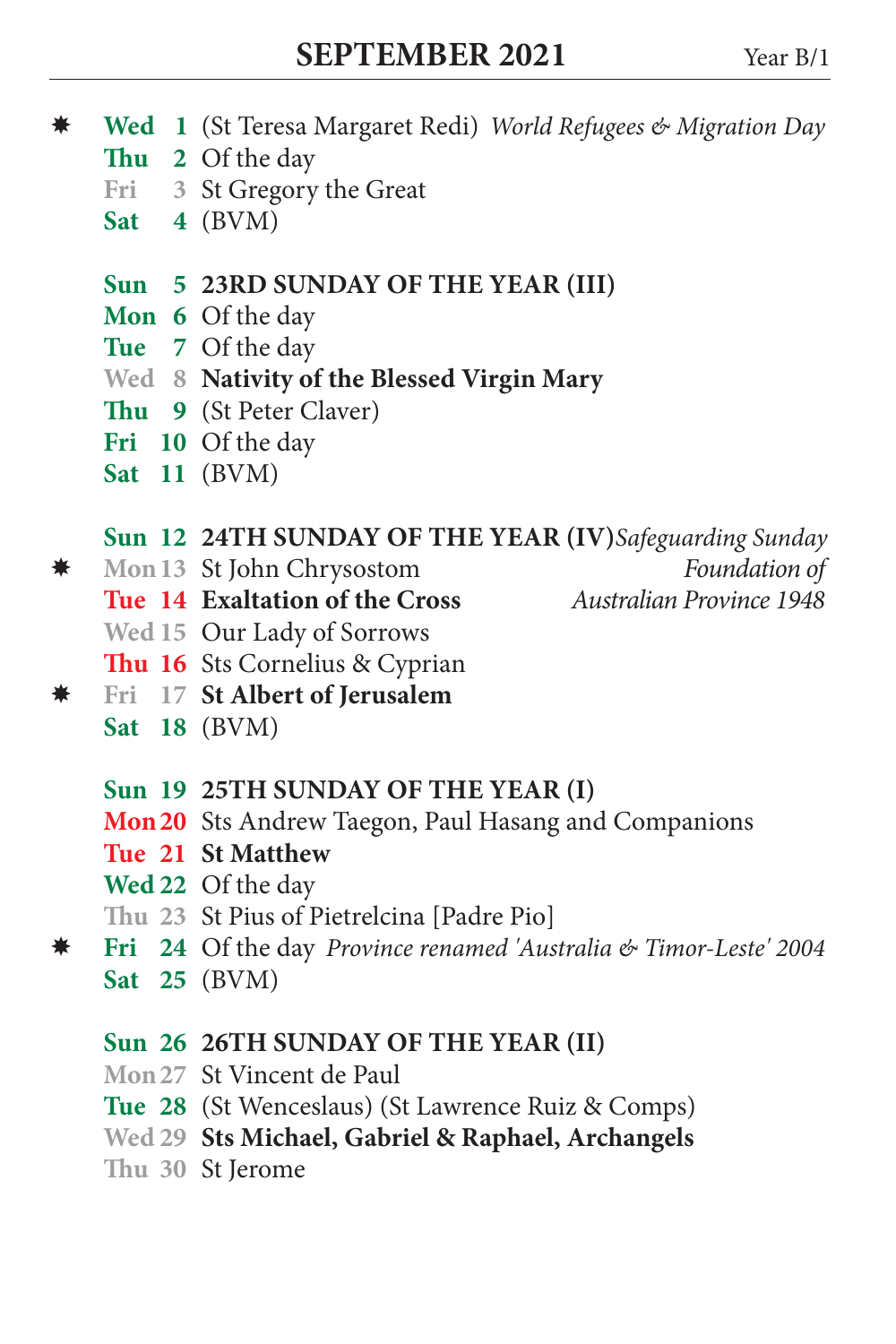- **Fri 1 St Thérèse of the Child Jesus**
	- **Sat 2** The Guardian Angels
	- **Sun 3 27TH SUNDAY OF THE YEAR (III)**
	- **Mon 4** St Francis of Assisi
	- **Tue 5** (St Faustina Kowalska)
	- **Wed 6** (St Bruno)
	- **Thu 7** Our Lady of the Rosary
	- **Fri 8** Of the day
	- **Sat 9** (St Denis & Companions) (St John Leonardi) (BVM)

#### **Sun 10 28TH SUNDAY OF THE YEAR (IV)**

- **Mon11** (St John XXIII)
- **Tue 12 A:** Of the day
- **Tue 12 TL: Nossa Senhora de Aitara** (Visitação da Papa João Paulo II)
- **Wed 13** Of the day
- **Thu 14** (St Callistus I)
- **Fri 15 St Teresa of Jesus**
	- **Sat 16** (St Hedwig) (St Margaret Mary Alacoque) (BVM)
	- **Sun 17 29TH SUNDAY OF THE YEAR (I)**
	- **Mon18 St Luke**
	- **Tue 19** (Sts John de Brébeuf & Isaac Jogues) (St Paul of the Cross)
	- **Wed 20** Of the day
	- **Thu 21** Of the day
	- **Fri 22** (St John Paul II)
	- **Sat 23** (St John of Capistrano) (BVM)

#### **Sun 24 30TH SUNDAY OF THE YEAR (II)** *World Mission Day*

- **Mon25** Of the day
- **Tue 26** Of the day
- **Wed 27** Of the day
- **Thu 28 Sts Simon & Jude**
- **Fri 29** Of the day
- **Sat 30** (BVM)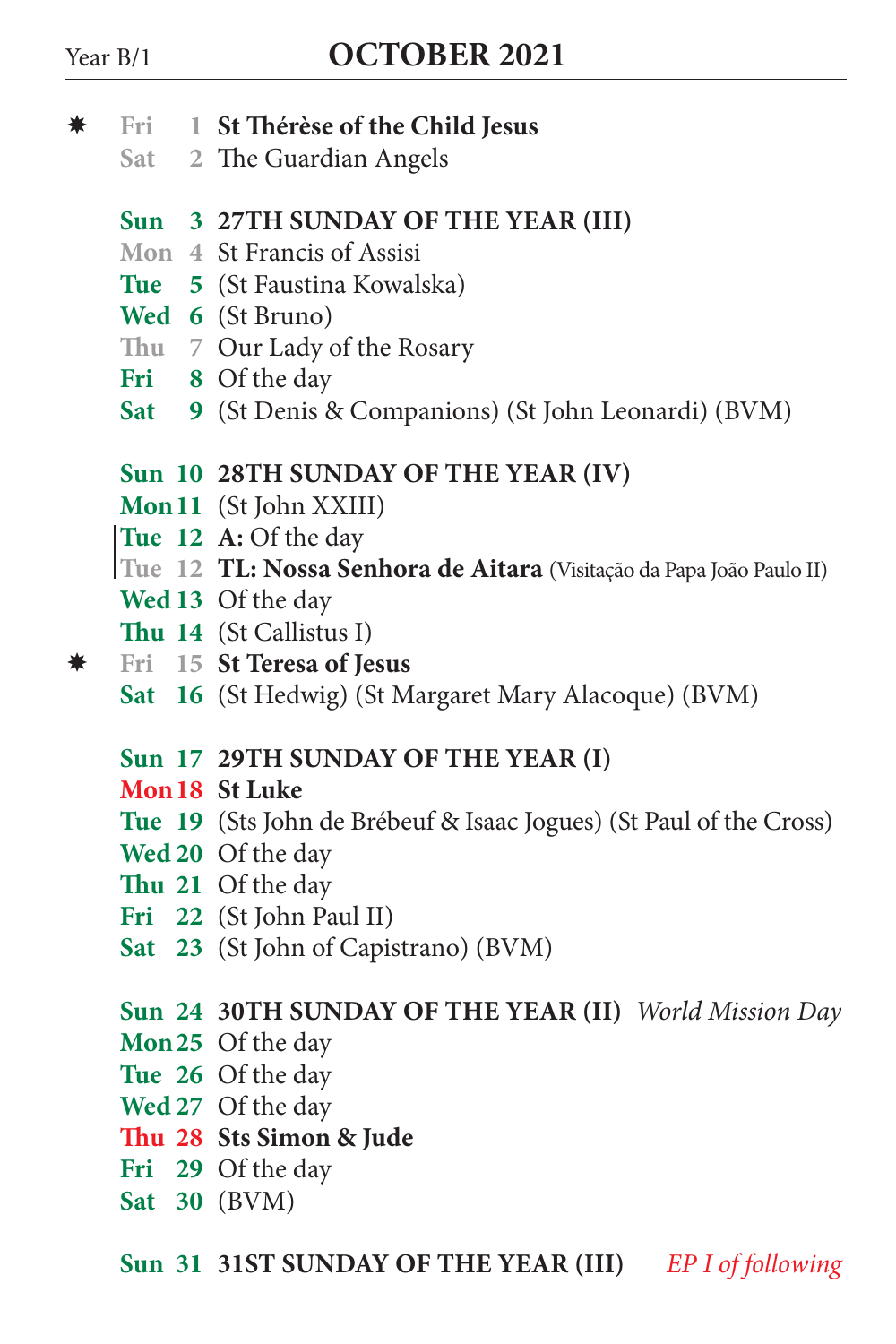- **Mon 1 ALL SAINTS**
- **Tue 2 COMMEMORATION OF ALL SOULS**
- **Wed 3** (St Martin de Porres)
- **Thu 4** St Charles Borromeo*Anglican-RCatholic Reconciliation Day*
- **Fri 5** (Bl Frances d'Amboise)
- **Sat 6** St Nuno Alvarez Pereira
	- **Sun 7 32ND SUNDAY OF THE YEAR (IV)**
- **Mon 8** (St Elizabeth of the Trinity)
	- **Tue 9 Dedication of the Lateran Basilica**
	- **Wed 10** St Leo the Great
	- **Thu 11** St Martin of Tours
	- **Fri 12 A:** St Josaphat
	- **Fri 12 TL: Dia Nacional de Juventude**
- **Sat 13** (Bl Maria Teresa Scrilli) (BVM)
- **Sun 14 33RD SUNDAY OF THE YEAR (I)** *All Carmelite Saints*
- **Mon15 Commemoration of All Carmelite Souls**
	- **Tue 16** (St Margaret) (St Gertrude)
	- **Wed 17** St Elizabeth of Hungary
	- **Thu 18** (Dedication of Basilicas of Sts Peter & Paul)
- **Fri 19** (St Raphael Kalinowski)
	- **Sat 20** (BVM)
	- **Sun 21 CHRIST THE KING**
	- **Mon22** St Cecilia **Week 34 of the year (II)**
	- **Tue 23** (St Clement I) (St Columban)
	- **Wed 24** St Andrew Dũng-Lạc & Companions
	- **Thu 25** (St Catherine of Alexandria)
	- **Fri 26** Of the day
	- **Sat 27** (BVM)

#### *Reading Cycle: Year C/2; Vol I of Breviary*

- **Sun 28 1ST SUNDAY OF ADVENT (I)** (TL: *Independência de*
- **Mon29** (Bls Denis and Redemptus) *Timor-Leste*)
	- **Tue 30 St Andrew**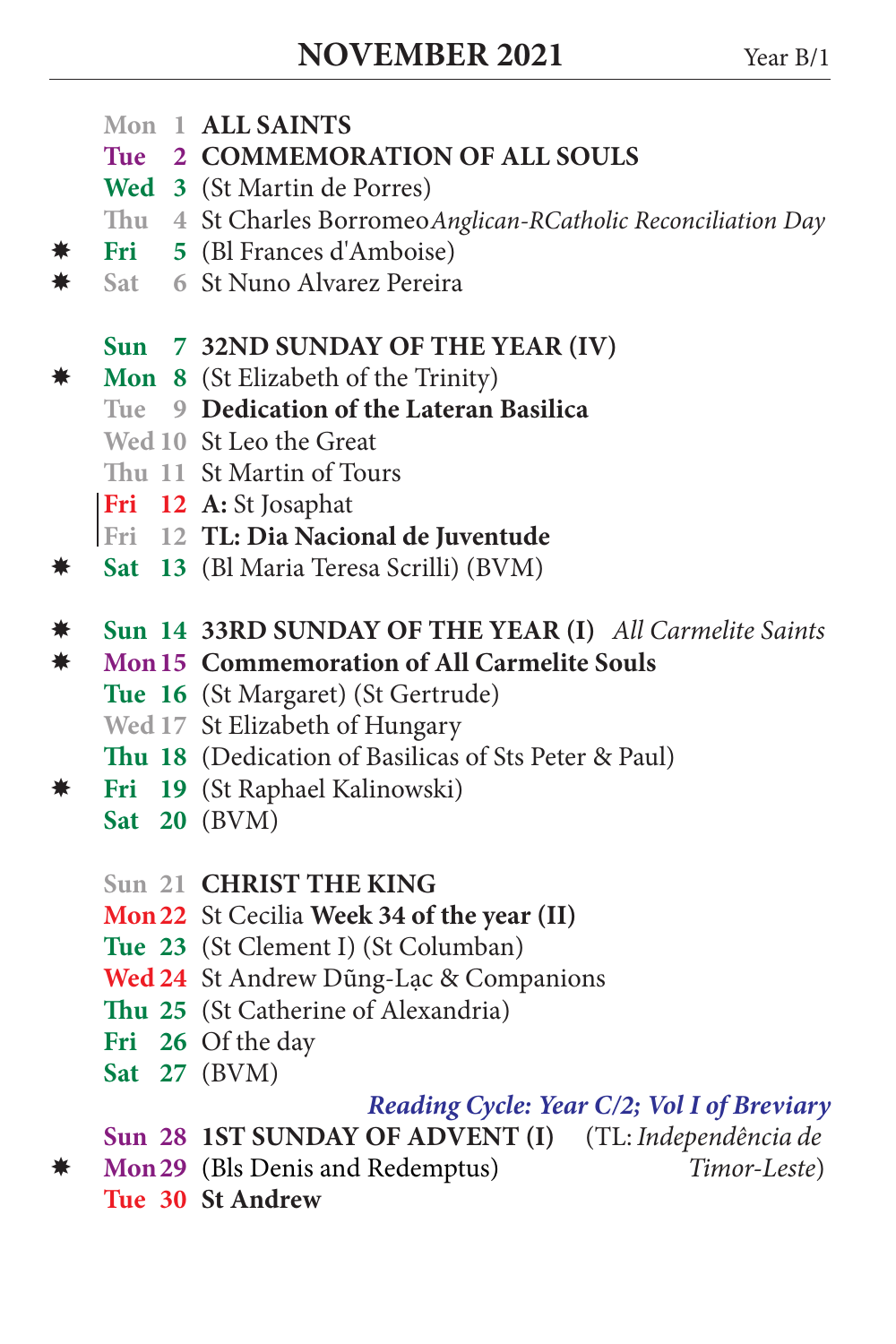#### *Reading Cycle: Year C/2; Vol I of Breviary*

- **Wed 1** Of 1st week of Advent
- **Thu 2** Of 1st week of Advent
- **Fri 3** St Francis Xavier
- **Sat 4** (St John Damascene)

#### **Sun 5 2ND SUNDAY OF ADVENT (II)**

- **Mon 6** (St Nicholas)<br>Tue 7 St Ambrose
- 
- **Wed 8 IMMACULATE CONCEPTION OF BVM**
- **Thu 9** (St Juan Diego Cuauhtlatoatzin)
- **Fri 10** (Our Lady of Loreto)
- **Sat 11** (St Damasus I)

#### **Sun 12 3RD SUNDAY OF ADVENT (III)**

#### **Mon13** St Lucy

- **Tue 14 St John of the Cross**
	- **Wed 15** Of 3rd week of Advent
	- **Thu 16** Of 3rd week of Advent
	- **Fri 17** Of 17 December
	- **Sat 18** Of 18 December

#### **Sun 19 4TH SUNDAY OF ADVENT (IV)**

- **Mon20** Of 20 December
- **Tue 21** Of 21 December *(St Peter Canisius)*
- **Wed 22** Of 22 December
- **Thu 23** Of 23 December *(St John Kanty)*
- **Fri 24** Of 24 December *EP I of following*
- **Sat 25 NATIVITY OF THE LORD** *EP II of the day*

- **Sun 26 THE HOLY FAMILY**
- **Mon27 St John**

#### **Tue 28 The Holy Innocents**

- **Wed 29** Of 29 December *(St Thomas Becket)*
- **Thu 30** Of 30 December
- **Fri 31** Of 31 December *(St Silvester I)*

*EP I of following*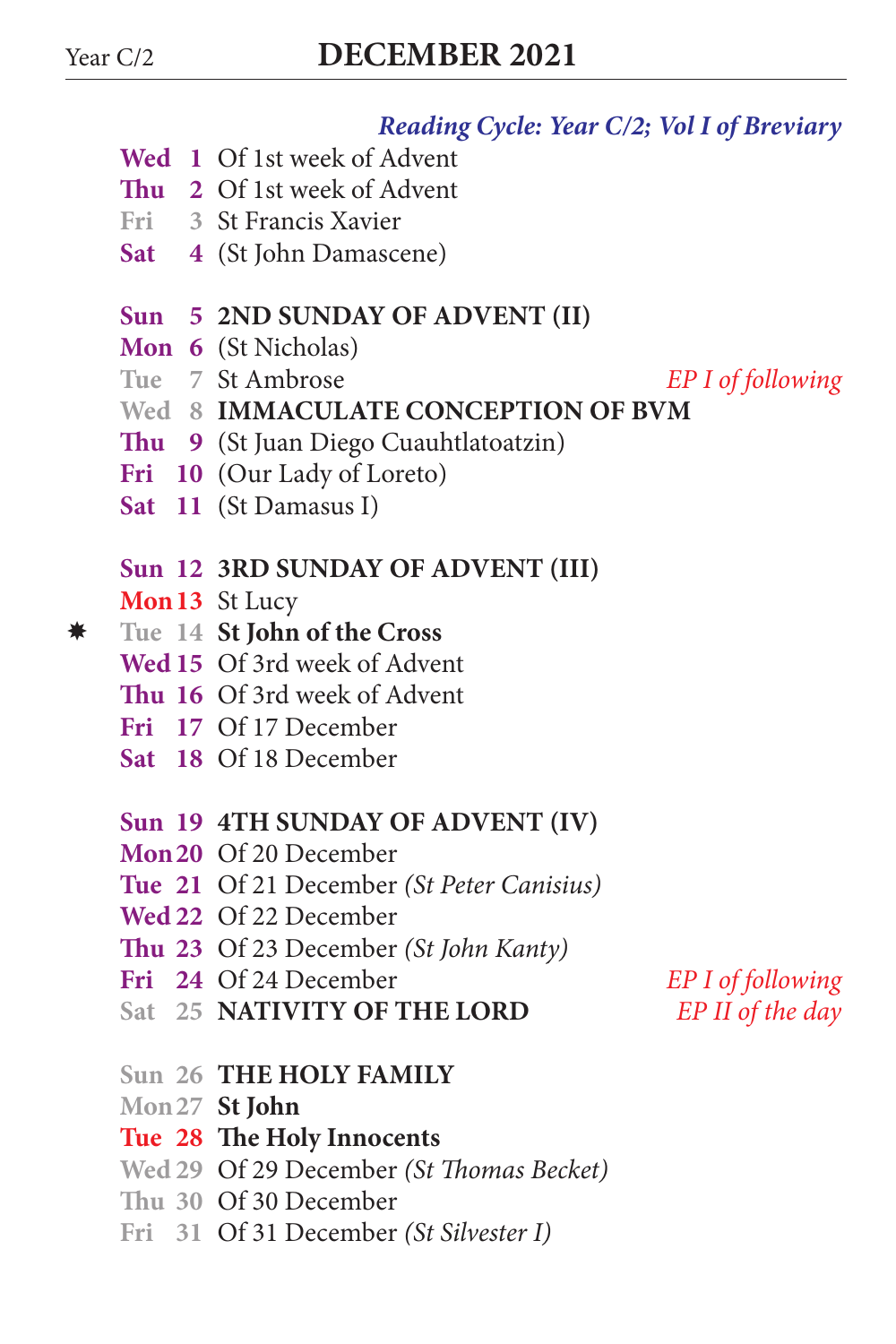## **NECROLOGY**

|              | <b>JANUARY</b>        |      |
|--------------|-----------------------|------|
| 6            | Francis Bartolo       | 1943 |
| 8            | James Pilkington      | 1994 |
| 10           | Charles Nalty         | 1965 |
| 11           | Martin McMahon        | 2005 |
| 14           | <b>Edmund Nugent</b>  | 1985 |
| 25           | Hilarion Spiteri      | 1973 |
| 29           | Terence Lynch         | 1986 |
| FEBRUARY     |                       |      |
| 1            | <b>Timothy Cotter</b> | 1975 |
| 8            | Daniel Kiely          | 1973 |
| 9            | Shane O'Connor        | 1997 |
| 10           | James Dempsey         | 1838 |
| 20           | Thomas Butler         | 1979 |
| 25           | Paul Knüppel          | 1998 |
| 26           | James O'Sullivan      | 1973 |
|              | March                 |      |
| 16           | Enda Carney           | 1925 |
| 20           | David De Loughrey     | 1988 |
| 27           | Alphonsus Kindelan    | 1926 |
|              | Aloysius Farnsworth   | 1997 |
| 28           | Joseph Butler         | 1918 |
| 31           | Michael Camilleri     | 1997 |
|              | Bernard Shah          | 2010 |
| April        |                       |      |
|              | 4 John Butler         | 1836 |
| 13           | Laurie Moffat         | 1998 |
| 17           | Wilfrid Frizzell      | 1964 |
| 18           | Peter O'Dwyer         | 1965 |
|              | John Gearon           | 1970 |
| May          |                       |      |
| $\mathbf{1}$ | John Scanlon          | 1940 |
| 5            | Robert Power          | 1933 |
| 9.           | Noel Kierce           | 2015 |
| 10           | Patrick Shaffrey      | 1922 |
|              | Michael Gerhard       | 1960 |
| 11           | Ignatius Carr         | 1914 |
| 17           | Walter Bridger        | 1958 |
| 19           | Damian Barker         | 1998 |
| 22           | John O'Beirne         | 1940 |
| 23           | Bellarmine O'Neill    | 1979 |
| 25           | Arnold Vaneman        | 2001 |
| JUNE         |                       |      |
| 17           | Thomas Murphy         | 1990 |
| 13           | Kenneth Petersen      | 2020 |
| 22           | Gerard Morganti       | 1961 |
|              |                       |      |

| <b>JULY</b>                             |                                                      |      |
|-----------------------------------------|------------------------------------------------------|------|
|                                         | 5 Domingos Soares Da Silva 2001<br>6 Paul Clery 1978 |      |
|                                         |                                                      | 1978 |
| 10                                      | Robert Dowd                                          | 2001 |
| 17                                      | Patrick Harney                                       | 2020 |
| 18                                      | Salvinus Nijenhuis                                   | 1996 |
| 24                                      | Frank Shortis                                        | 2015 |
|                                         | <b>AUGUST</b>                                        |      |
|                                         | 17 Brocard Leybourne                                 | 1911 |
|                                         | 20 Charley Haughey                                   | 1972 |
| 23                                      | Tarcisius Licari                                     | 1983 |
| 26                                      | Elias Magennis                                       | 1937 |
|                                         | <b>SEPTEMBER</b>                                     |      |
| 1                                       | Michael Mansfield                                    | 1985 |
|                                         | Peter McAlpine                                       | 2001 |
| 3                                       | William Nugent                                       | 1982 |
| $\overline{4}$                          | James Meehan                                         | 1965 |
| 9                                       | James De Laurier                                     | 2015 |
|                                         | 15 Brian Pitman                                      | 2001 |
| 18                                      | Samuel Coote                                         | 1837 |
| 25                                      | John Cogan                                           | 1941 |
|                                         | Albert Groenveld                                     | 1971 |
| 29                                      | Gabriel Clery                                        | 1920 |
| 30                                      | Joseph Cassar                                        | 1974 |
|                                         | <b>OCTOBER</b>                                       |      |
|                                         | 3 Kevin McMahon                                      | 1992 |
|                                         | 6 Francis Hynes                                      | 2000 |
| 14                                      | Hilarion Byrne                                       | 1906 |
| 20                                      | Jacobinus Mahoney                                    | 1969 |
| 21                                      | Timothy Malone                                       | 1986 |
| 24                                      | Paschal Molloy                                       | 1968 |
|                                         | <b>NOVEMBER</b>                                      |      |
| $\mathfrak{Z}$                          | Bernard O'Farrell                                    | 1969 |
|                                         | 7 Elias Elliott                                      | 1966 |
| $\begin{array}{c} 12 \\ 20 \end{array}$ | <b>Basil Nugent</b>                                  | 1968 |
|                                         | Thomas Kelly                                         | 1926 |
|                                         | Peter Davies                                         | 1968 |
| 26                                      | John Curtain                                         | 1993 |
| 28                                      | Joe Phillips                                         | 2002 |
|                                         | <b>DECEMBER</b>                                      |      |
|                                         | 3 Anthony Moffatt                                    | 2002 |
|                                         | 7 Gregory Moore                                      | 2008 |
| 12                                      | Kevin Hannan                                         | 1992 |
|                                         | Peter Slattery                                       | 1994 |
| 19                                      | <b>Bernard Payne</b>                                 | 1977 |
|                                         | Peter Byrth                                          | 2013 |
| 25                                      | Andrew McNab                                         | 1969 |